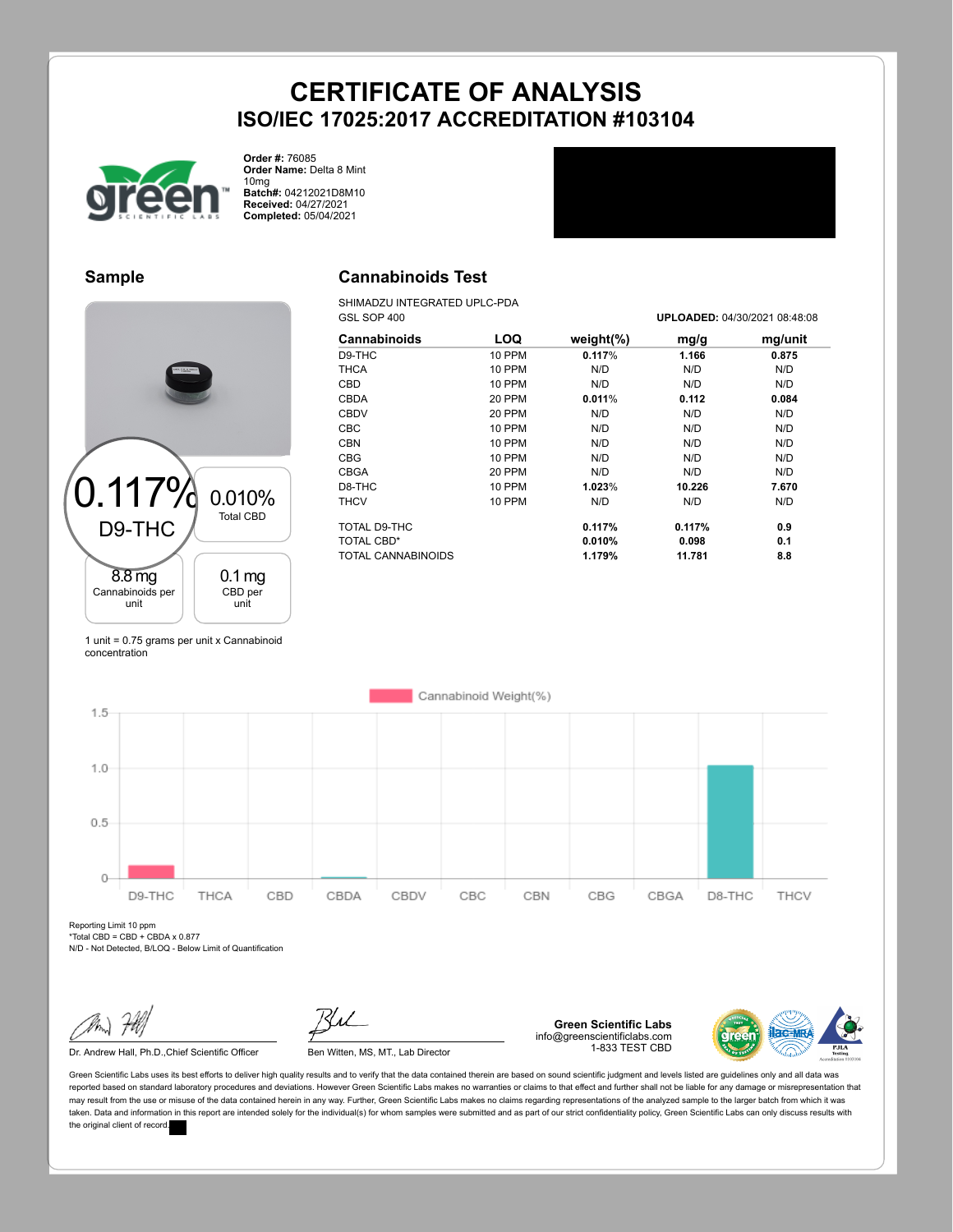

**Order #:** 76085 **Order Name:** Delta 8 Mint 10mg **Batch#:** 04212021D8M10 **Received:** 04/27/2021 **Completed:** 05/04/2021



### **PESTICIDE ANALYSIS:**

GCMS-MS - Shimadzu GCMS-TQ8040

GSL SOP 401 **PREPARED:** 04/29/2021 19:18:37 **UPLOADED:** 04/30/2021 13:47:40

| Pesticide           | <b>Action Level</b><br>(ppm) | Results<br>(ppm) | LOQ<br>(ppm) | LOD<br>(ppm) |
|---------------------|------------------------------|------------------|--------------|--------------|
| CAPTAN              | 0.700                        | N/D              | 0.003        | 0.001        |
| CHLORDANE           | 0.100                        | N/D              | 0.003        | 0.001        |
| <b>CHLORFENAPYR</b> | 0.100                        | N/D              | 0.003        | 0.001        |
| COUMAPHOS           | 0.100                        | N/D              | 0.003        | 0.001        |

| Pesticide               | <b>Action Level Results LOQ LOD</b> |                         |       |       |
|-------------------------|-------------------------------------|-------------------------|-------|-------|
|                         | (ppm)                               | $(ppm)$ $(ppm)$ $(ppm)$ |       |       |
| CYFLUTHRIN              | 2.000                               | N/D.                    | 0.003 | 0.001 |
| <b>CYPERMETHRIN</b>     | 1.000                               | N/D                     | 0.003 | 0.001 |
| PARATHION-METHYL        | 0.100                               | N/D                     | 0.003 | 0.001 |
| PENTACHLORONITROBENZENE | 0.100                               | N/D                     | 0.003 | 0.001 |
|                         |                                     |                         |       |       |

**LOQ**

**LOD**

LCMS-MS - Shimadzu LCMS-8060

| <b>Pesticide</b>     | <b>Action Level</b> | <b>Results</b> | LOQ   | LOD   |
|----------------------|---------------------|----------------|-------|-------|
|                      | (ppm)               | (ppm)          | (ppm) | (ppm) |
| <b>ABAMECTIN B1A</b> | 0.100               | N/D            | 0.005 | 0.001 |
| <b>ACEPHATE</b>      | 0.100               | N/D            | 0.001 | 0.001 |
| <b>ACEQUINOCYL</b>   | 0.100               | N/D            | 0.001 | 0.001 |
| <b>ACETAMIPRID</b>   | 0.100               | N/D            | 0.005 | 0.001 |
| <b>ALDICARB</b>      | 0.100               | N/D            | 0.005 | 0.001 |
| <b>AZOXYSTROBIN</b>  | 0.100               | N/D            | 0.001 | 0.001 |
| <b>BIFENAZATE</b>    | 0.100               | N/D            | 0.005 | 0.001 |
| <b>BIFENTHRIN</b>    | 3.000               | N/D            | 0.005 | 0.001 |
| <b>BOSCALID</b>      | 0.100               | N/D            | 0.005 | 0.001 |
| CARBARYL             | 0.500               | N/D            | 0.003 | 0.001 |
| <b>CARBOFURAN</b>    | 0.100               | N/D            | 0.001 | 0.001 |
| CHLORANTRANILIPROLE  | 10.000              | N/D            | 0.005 | 0.005 |
| <b>CHLORPYRIFOS</b>  | 0.100               | N/D            | 0.001 | 0.001 |
| <b>CLOFENTEZINE</b>  | 0.100               | N/D            | 0.001 | 0.001 |
| <b>DAMINOZIDE</b>    | 0.100               | N/D            | 0.005 | 0.001 |
| <b>DIAZINON</b>      | 0.100               | N/D            | 0.001 | 0.001 |
| <b>DICHLORVOS</b>    | 0.100               | N/D            | 0.005 | 0.001 |
| <b>DIMETHOATE</b>    | 0.100               | N/D            | 0.001 | 0.001 |
| <b>DIMETHOMORPH</b>  | 2.000               | N/D            | 0.005 | 0.001 |
| <b>ETHOPROPHOS</b>   | 0.100               | N/D            | 0.001 | 0.001 |
| <b>ETOFENPROX</b>    | 0.100               | N/D            | 0.001 | 0.001 |
| <b>ETOXAZOLE</b>     | 0.100               | N/D            | 0.010 | 0.005 |
| <b>FENHEXAMID</b>    | 0.100               | N/D            | 0.005 | 0.001 |
| <b>FENOXYCARB</b>    | 0.100               | N/D            | 0.005 | 0.001 |
| <b>FENPYROXIMATE</b> | 0.100               | N/D            | 0.001 | 0.001 |
| <b>FIPRONIL</b>      | 0.100               | N/D            | 0.003 | 0.001 |
| <b>FLONICAMID</b>    | 0.100               | N/D            | 0.025 | 0.010 |
| <b>FLUDIOXONIL</b>   | 0.100               | N/D            | 0.003 | 0.001 |
| <b>HEXYTHIAZOX</b>   | 0.100               | N/D            | 0.005 | 0.001 |
| <b>IMAZALIL</b>      | 0.100               | N/D            | 0.005 | 0.001 |

| <b>Pesticide</b>       | <b>Action Level</b> | <b>Results</b> | LOQ   | LOD   |
|------------------------|---------------------|----------------|-------|-------|
|                        | (ppm)               | (ppm)          | (ppm) | (ppm) |
| <b>IMIDACLOPRID</b>    | 5.000               | N/D            | 0.005 | 0.001 |
| <b>KRESOXIM-METHYL</b> | 0.100               | N/D            | 0.010 | 0.005 |
| <b>MALATHION</b>       | 0.500               | N/D            | 0.005 | 0.001 |
| METALAXYL              | 2.000               | N/D            | 0.001 | 0.001 |
| <b>METHIOCARB</b>      | 0.100               | N/D            | 0.005 | 0.001 |
| <b>METHOMYL</b>        | 1.000               | N/D            | 0.001 | 0.001 |
| <b>MEVINPHOS</b>       | 0.100               | N/D            | 0.001 | 0.001 |
| <b>MYCLOBUTANIL</b>    | 0.100               | N/D            | 0.005 | 0.001 |
| <b>NALED</b>           | 0.100               | N/D            | 0.005 | 0.001 |
| OXAMYL                 | 0.500               | N/D            | 0.001 | 0.001 |
| <b>PACLOBUTRAZOL</b>   | 0.100               | N/D            | 0.005 | 0.001 |
| <b>PERMETHRINS</b>     | 0.500               | N/D            | 0.005 | 0.001 |
| <b>PHOSMET</b>         | 0.100               | N/D            | 0.005 | 0.001 |
| <b>PIPERONYL</b>       | 3.000               | 0.014          | 0.001 | 0.001 |
| <b>BUTOXIDE</b>        |                     |                |       |       |
| <b>PRALLETHRIN</b>     | 0.100               | N/D            | 0.005 | 0.005 |
| <b>PROPICONAZOLE</b>   | 0.100               | N/D            | 0.010 | 0.005 |
| <b>PROPOXUR</b>        | 0.100               | N/D            | 0.001 | 0.001 |
| <b>PYRETHRINS</b>      | 0.500               | N/D            | 0.005 | 0.005 |
| (PYRETHRIN I)          |                     |                |       |       |
| <b>PYRIDABEN</b>       | 0.100               | N/D            | 0.005 | 0.001 |
| <b>SPINETORAM</b>      | 0.100               | N/D            | 0.001 | 0.001 |
| SPINOSAD               | 0.100               | N/D            | 0.001 | 0.001 |
| SPIROMESIFEN           | 0.100               | N/D            | 0.005 | 0.001 |
| <b>SPIROTETRAMAT</b>   | 0.100               | N/D            | 0.001 | 0.001 |
| SPIROXAMINE            | 0.100               | N/D            | 0.001 | 0.001 |
| <b>TEBUCONAZOLE</b>    | 0.100               | N/D            | 0.005 | 0.001 |
| <b>THIACLOPRID</b>     | 0.100               | N/D            | 0.001 | 0.001 |
| <b>THIAMETHOXAM</b>    | 5.000               | N/D            | 0.001 | 0.001 |

TRIFLOXYSTROBIN 0.100 N/D 0.001 0.001

N/D = Not Detected, A/LOQ = Above LOQ Level, B/LOQ = Below LOQ Level, B/LOD = Below LOD Level

Dr. Andrew Hall, Ph.D., Chief Scientific Officer Ben Witten, MS, MT., Lab Director

**Green Scientific Labs** info@greenscientificlabs.com 1-833 TEST CBD

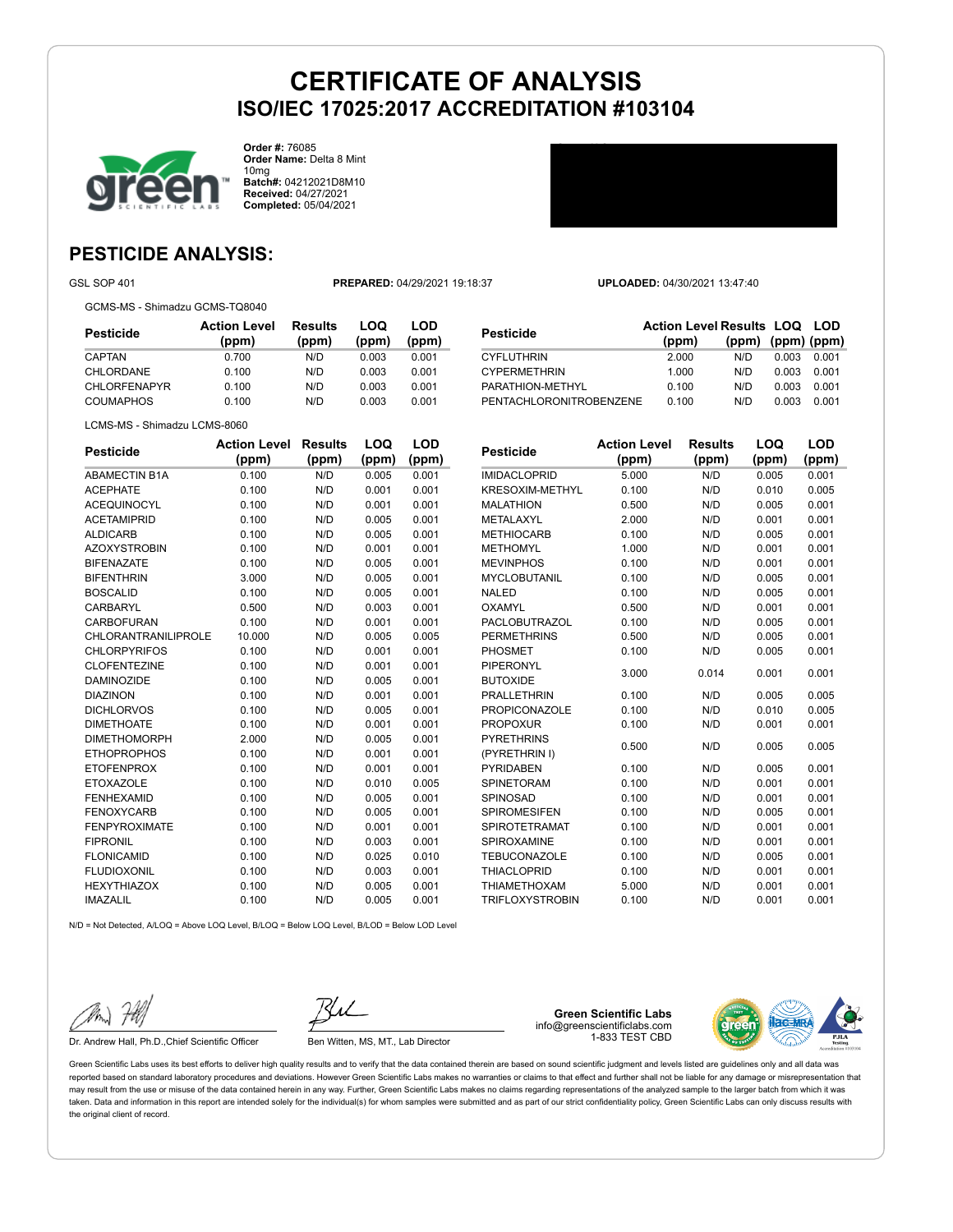

**Order #:** 76085 **Order Name:** Delta 8 Mint 10mg **Batch#:** 04212021D8M10 **Received:** 04/27/2021 **Completed:** 05/04/2021

### **RESIDUAL SOLVENTS:**

Headspace GCMS - Shimadzu GCMS QP2020 with HS20

GSL SOP 405 **Prepared:** 04/29/2021 19:25:45 **Uploaded:** 04/30/2021 15:16:53

| <b>Residual Solvent</b>   | <b>Action Level (ppm)</b> | Results (ppm) | LOQ (ppm) | LOD (ppm) |
|---------------------------|---------------------------|---------------|-----------|-----------|
| 1,1-DICHLOROETHENE        | 8                         | N/D           | 0.63      | 0.63      |
| 1,2- DICHLOROETHANE       | $\overline{2}$            | N/D           | 0.12      | 0.02      |
| <b>ACETONE</b>            | 5,000                     | N/D           | 140       | 20        |
| <b>ACETONITRILE</b>       | 410                       | N/D           | 25        | 1         |
| <b>BENZENE</b>            |                           | N/D           |           | 0.5       |
| <b>BUTANE</b>             | 5,000                     | N/D           | 50        | 10        |
| <b>CHLOROFORM</b>         |                           | N/D           |           | 0.5       |
| CIS 1,2-DICHLOROETHENE    | 5                         | N/D           | 0.73      | 0.18      |
| <b>ETHANOL</b>            | 5,000                     | B/LOQ         | 140       | 20        |
| ETHYL ACETATE             | 5,000                     | N/D           | 140       | 20        |
| ETHYL ETHER               | 5,000                     | N/D           | 140       | 20        |
| ETHYLENE OXIDE            |                           | N/D           | $\Omega$  | 0         |
| <b>ISOPROPYL ALCOHOL</b>  | 5,000                     | N/D           | 140       | 20        |
| <b>METHANOL</b>           | 3,000                     | N/D           | 100       | 20        |
| <b>METHYLENE CHLORIDE</b> | 125                       | N/D           | 0.15      | 0.15      |
| N-HEPTANE                 | 5,000                     | N/D           | 140       | 20        |
| N-HEXANE                  | 290                       | N/D           | 18        | 10        |
| <b>PENTANE</b>            | 5,000                     | N/D           | 140       | 20        |
| <b>PROPANE</b>            | 5,000                     | N/D           | 20        |           |
| <b>TOLUENE</b>            | 890                       | N/D           | 53        |           |
| TRANS 1,2-DICHLOROETHENE  | 5                         | N/D           | 0.73      | 0.18      |
| <b>TRICHLOROETHENE</b>    |                           | N/D           |           | 0.5       |
| <b>XYLENES</b>            | 150                       | N/D           | 130       | 20        |

Dr. Andrew Hall, Ph.D., Chief Scientific Officer Ben Witten, MS, MT., Lab Director

**Green Scientific Labs** info@greenscientificlabs.com 1-833 TEST CBD

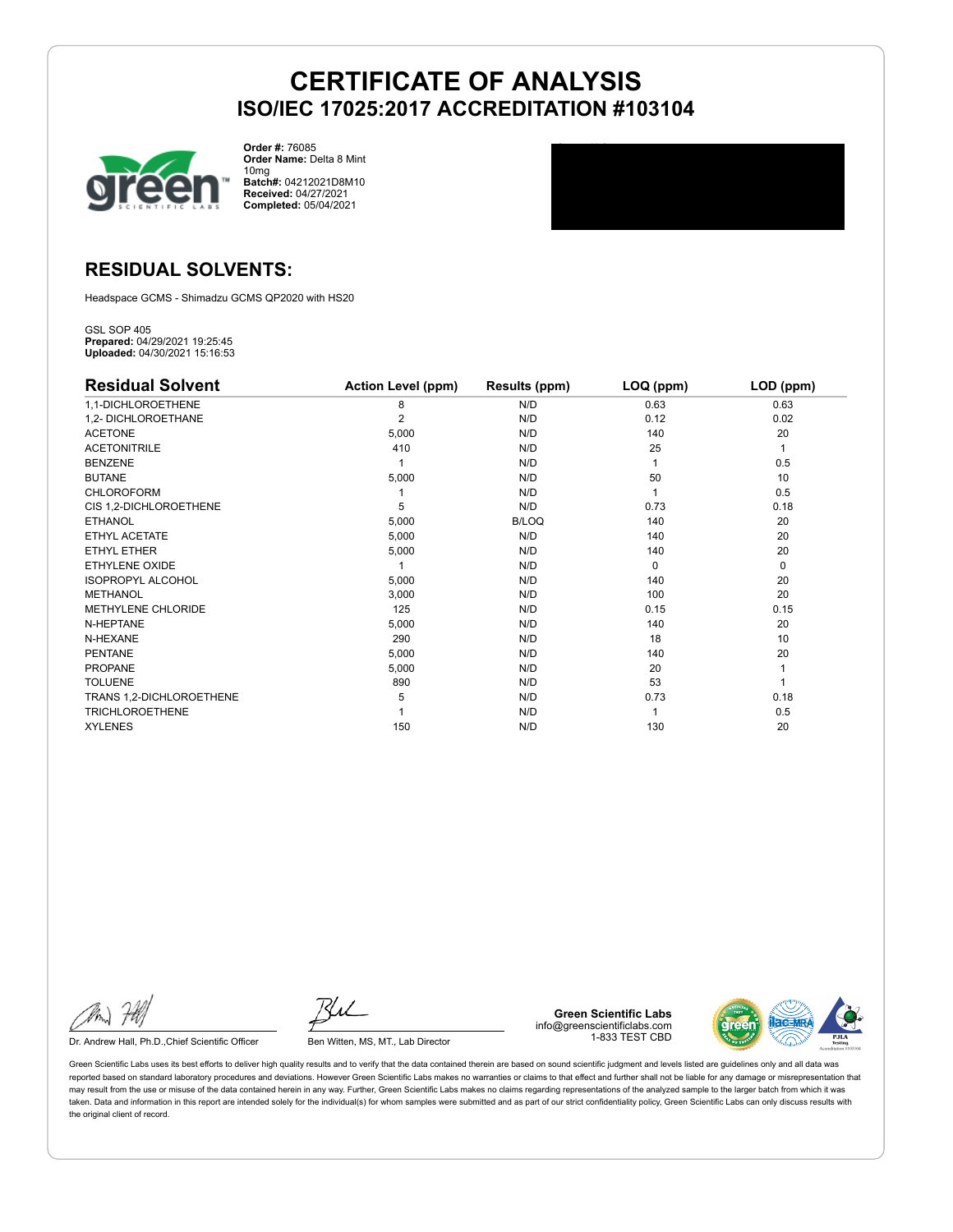

**Microbial Analysis:**

**Order #:** 76085 **Order Name:** Delta 8 Mint 10mg **Batch#:** 04212021D8M10 **Received:** 04/27/2021 **Completed:** 05/04/2021

# **Microbial Analysis** GSL SOP 406 **Uploaded:** 04/30/2021 17:14:21

fa PCR - Agilent AriaMX

### **MICROBIAL ANALYSIS:**

PCR - Agilent AriaMX

| Test                        | <b>SOP</b> | <b>Test Method</b> | <b>Device Used</b> | <b>LOD</b>                          | <b>Allowable</b><br>Criteria  | <b>Actual Result Pass/Fail</b> |             |
|-----------------------------|------------|--------------------|--------------------|-------------------------------------|-------------------------------|--------------------------------|-------------|
| TOTAL YEAST AND MOLD        | 406.01     | USP 61/62+         | <b>ARIAMX PCR</b>  | CFU/G BY<br><b>SAMPLE</b><br>TYPE** | 1,000 CFU/G                   | <b>NOT DETECTED</b>            | <b>PASS</b> |
| AEROBIC BACTERIA COUNT      | 406.01     | USP 61/62+         | <b>ARIAMX PCR</b>  | CFU/G BY<br><b>SAMPLE</b><br>TYPE** | 10,000 CFU/G                  | NOT DETECTED                   | <b>PASS</b> |
| ASPERGILLUS FUMIGATUS***    | 406.01     | USP 61/62+         | <b>ARIAMX PCR</b>  | 1 CFU/G**                           | DETECT/NOT<br><b>DETECTED</b> | <b>NOT DETECTED</b>            | <b>PASS</b> |
| ASPERGILLUS TERREUS***      | 406.01     | USP 61/62+         | <b>ARIAMX PCR</b>  | 1 CFU/G**                           | DETECT/NOT<br><b>DETECTED</b> | <b>NOT DETECTED</b>            | <b>PASS</b> |
| ASPERGILLUS FLAVUS***       | 406.01     | USP 61/62+         | <b>ARIAMX PCR</b>  | 1 CFU/G**                           | DETECT/NOT<br><b>DETECTED</b> | <b>NOT DETECTED</b>            | <b>PASS</b> |
| <b>ASPERGILLUS NIGER***</b> | 406.01     | USP 61/62+         | <b>ARIAMX PCR</b>  | 1 CFU/G**                           | DETECT/NOT<br><b>DETECTED</b> | NOT DETECTED                   | <b>PASS</b> |
| STEC E. COLI*               | 406.01     | USP 61/62+         | <b>ARIAMX PCR</b>  | 1 CFU/G**                           | DETECT/NOT<br><b>DETECTED</b> | NOT DETECTED                   | <b>PASS</b> |
| SALMONELLA*                 | 406.01     | USP 61/62+         | <b>ARIAMX PCR</b>  | 1 CFU/G**                           | DETECT/NOT<br><b>DETECTED</b> | NOT DETECTED                   | <b>PASS</b> |
| <b>ENTEROBACTERIACEAE</b>   | 406.01     | USP 61/62+         | <b>ARIAMX PCR</b>  | CFU/G BY<br>SAMPLE<br>TYPE**        | <b>100 CFU/G</b>              | <b>NOT DETECTED</b>            | <b>PASS</b> |
| <b>COLIFORM</b>             | 406.01     | USP 61/62+         | <b>ARIAMX PCR</b>  | CFU/G BY<br><b>SAMPLE</b><br>TYPE** | <b>100 CFU/G</b>              | <b>NOT DETECTED</b>            | <b>PASS</b> |

† USP 61 (enumeration of bacteria TAC, TYM, and ENT/Coliform), USP 62 (identifying specific species E.coli Aspergillus etc)

\* STEC and Salmonella run as Multiplex \*\* CFU/g Calculation based on MIP/Extract matrix

\*\*\* Flavus = 2 Copies of DNA / Fumigatis = 2 Copies of DNA Niger = 20 Copies of DNA / Terrus = 10 copies of DNA

Dr. Andrew Hall, Ph.D., Chief Scientific Officer Ben Witten, MS, MT., Lab Director

**Green Scientific Labs** info@greenscientificlabs.com 1-833 TEST CBD